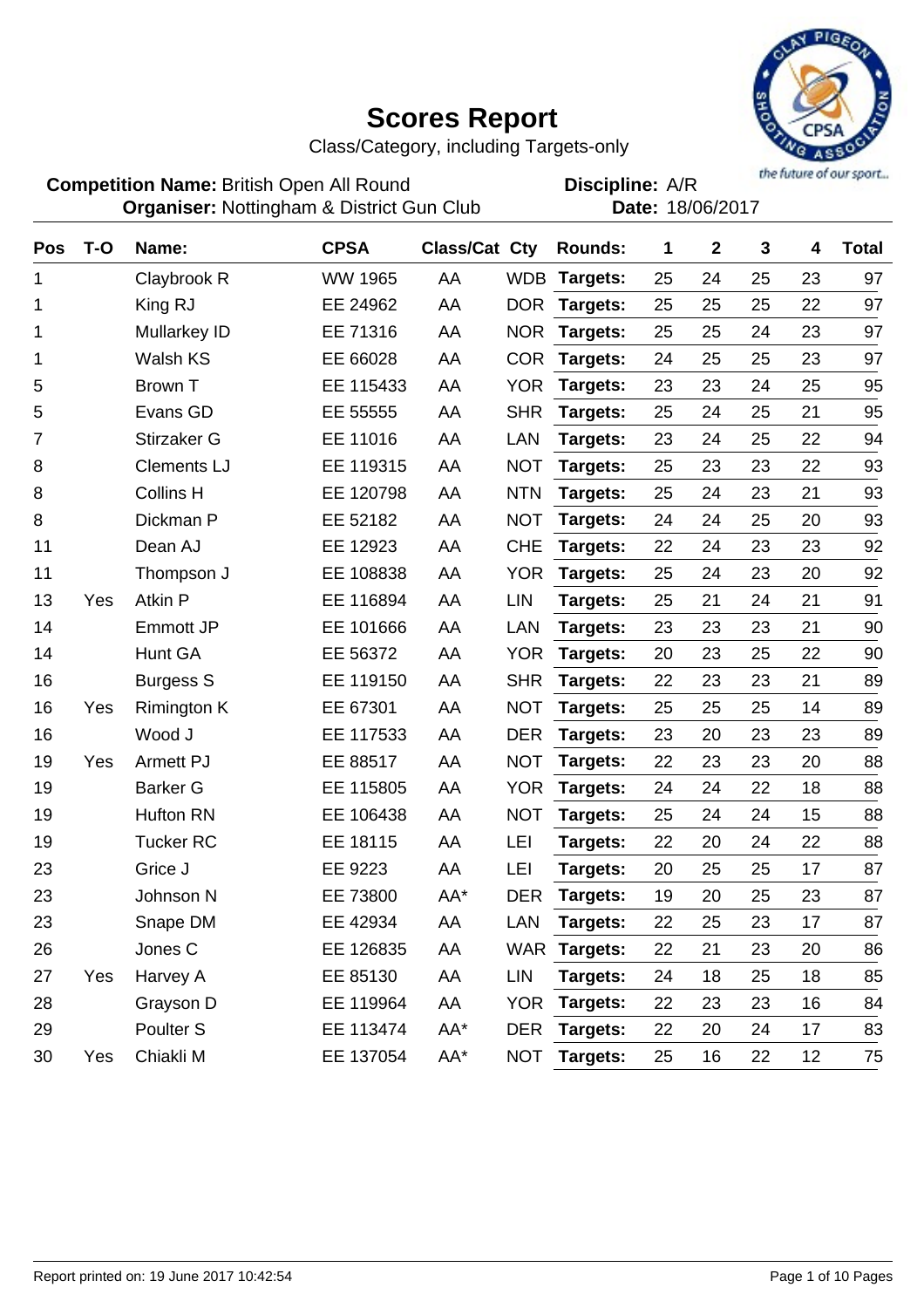

Class/Category, including Targets-only

**Competition Name:** British Open All Round **Competition Name:** A/R **Organiser:** Nottingham & District Gun Club **Date: 18/06/2017** 

| Pos            | $T-O$ | Name:                | <b>CPSA</b> | Class/Cat Cty      |            | <b>Rounds:</b>  | 1  | $\mathbf{2}$ | 3  | 4  | <b>Total</b> |
|----------------|-------|----------------------|-------------|--------------------|------------|-----------------|----|--------------|----|----|--------------|
| 1              |       | Woodcock J           | EE 127111   | A                  | <b>CHE</b> | Targets:        | 24 | 25           | 24 | 18 | 91           |
| $\overline{2}$ |       | <b>Hilton SP</b>     | EE 126077   | A                  | <b>NOT</b> | Targets:        | 23 | 24           | 24 | 19 | 90           |
| $\overline{2}$ | Yes   | Kitchen S            | EE 82169    | Α                  | <b>YOR</b> | Targets:        | 23 | 24           | 22 | 21 | 90           |
| 4              |       | Crisp T              | EE 71804    | A                  | LEI        | Targets:        | 23 | 24           | 23 | 19 | 89           |
| 4              |       | Snell A              | EE 117867   | A                  | <b>NOT</b> | Targets:        | 24 | 24           | 25 | 16 | 89           |
| 6              |       | Palmer A             | EE 6089     | A                  | LEI        | Targets:        | 22 | 24           | 20 | 22 | 88           |
| 6              |       | Pinch S              | EE 128473   | A                  | <b>DER</b> | Targets:        | 24 | 20           | 24 | 20 | 88           |
| 6              |       | Winter DJ            | EE 93955    | A                  | <b>STA</b> | Targets:        | 21 | 23           | 22 | 22 | 88           |
| 9              |       | Cain JF              | EE 53934    | A                  | <b>YOR</b> | Targets:        | 23 | 22           | 25 | 17 | 87           |
| 9              |       | Mckenzie R           | EE 112575   | A                  | <b>NOT</b> | Targets:        | 24 | 21           | 24 | 18 | 87           |
| 9              |       | <b>Walmsley M</b>    | EE 128767   | A                  | <b>STA</b> | Targets:        | 22 | 22           | 24 | 19 | 87           |
| 12             |       | Denoon R             | EE 83413    | A                  | <b>NOT</b> | Targets:        | 23 | 22           | 22 | 19 | 86           |
| 12             |       | Durkin C             | EE 131952   | Α                  | <b>COR</b> | Targets:        | 18 | 23           | 25 | 20 | 86           |
| 14             | Yes   | <b>Cundall R</b>     | EE 104353   | A                  | <b>LIN</b> | Targets:        | 20 | 23           | 24 | 18 | 85           |
| 14             |       | Thompson A           | EE 109248   | A                  | <b>YOR</b> | Targets:        | 23 | 24           | 24 | 14 | 85           |
| 14             |       | Warner K             | EE 132076   | $A^*$              | <b>NOT</b> | Targets:        | 24 | 24           | 18 | 19 | 85           |
| 17             |       | <b>Watkinson D</b>   | EE 127060   | A                  | <b>NOT</b> | Targets:        | 23 | 22           | 21 | 18 | 84           |
| 18             |       | Hancock P            | EE 109234   | A                  | <b>YOR</b> | Targets:        | 21 | 24           | 22 | 16 | 83           |
| 18             |       | Mckenzie J           | EE 112574   | A                  | <b>NOT</b> | Targets:        | 24 | 19           | 21 | 19 | 83           |
| 20             | Yes   | <b>Blackbourn AL</b> | EE 73216    | Α                  | LIN        | Targets:        | 20 | 19           | 24 | 19 | 82           |
| 20             | Yes   | <b>Bright K</b>      | EE 124358   | A                  | <b>IOW</b> | Targets:        | 25 | 18           | 21 | 18 | 82           |
| 20             |       | Peacock AP           | EE 93571    | Α                  | <b>YOR</b> | Targets:        | 18 | 21           | 23 | 20 | 82           |
| 20             | Yes   | <b>Priestley G</b>   | EE 72760    | Α                  | <b>YOR</b> | Targets:        | 21 | 23           | 22 | 16 | 82           |
| 24             |       | Stubbins B           | EE 101208   | Α                  | <b>DER</b> | Targets:        | 23 | 23           | 20 | 15 | 81           |
| 25             |       | Durow SJ             | EE 74058    | Α                  | <b>NOT</b> | Targets:        | 22 | 21           | 21 | 16 | 80           |
| 25             |       | <b>Tippett S</b>     | EE 89718    | A                  |            | GLO Targets:    | 21 | 18           | 22 | 19 | 80           |
| 27             | Yes   | Crowther S           | EE 103291   | A                  | <b>DER</b> | Targets:        | 16 | 22           | 23 | 18 | 79           |
| 28             |       | Shanks E             | EE 122157   | A                  |            | NOR Targets:    | 20 | 20           | 23 | 15 | 78           |
| 29             |       | <b>Burton A</b>      | EE 134143   | $\mathsf{A}^\star$ | LEI        | Targets:        | 19 | 20           | 24 | 14 | 77           |
| 30             |       | <b>Buckley P</b>     | EE 121848   | A                  | <b>NOT</b> | Targets:        | 18 | 22           | 18 | 18 | 76           |
| 31             |       | Grayson L            | EE 119965   | A                  | <b>YOR</b> | Targets:        | 18 | 21           | 20 | 16 | 75           |
| 32             | Yes   | <b>Bridge TA</b>     | EE 63279    | A                  | LIN        | Targets:        | 18 | 19           | 18 | 17 | 72           |
| 33             | Yes   | Faulkner J           | EE 135589   | A*                 | <b>NOT</b> | <b>Targets:</b> | 22 | 11           | 21 | 16 | 70           |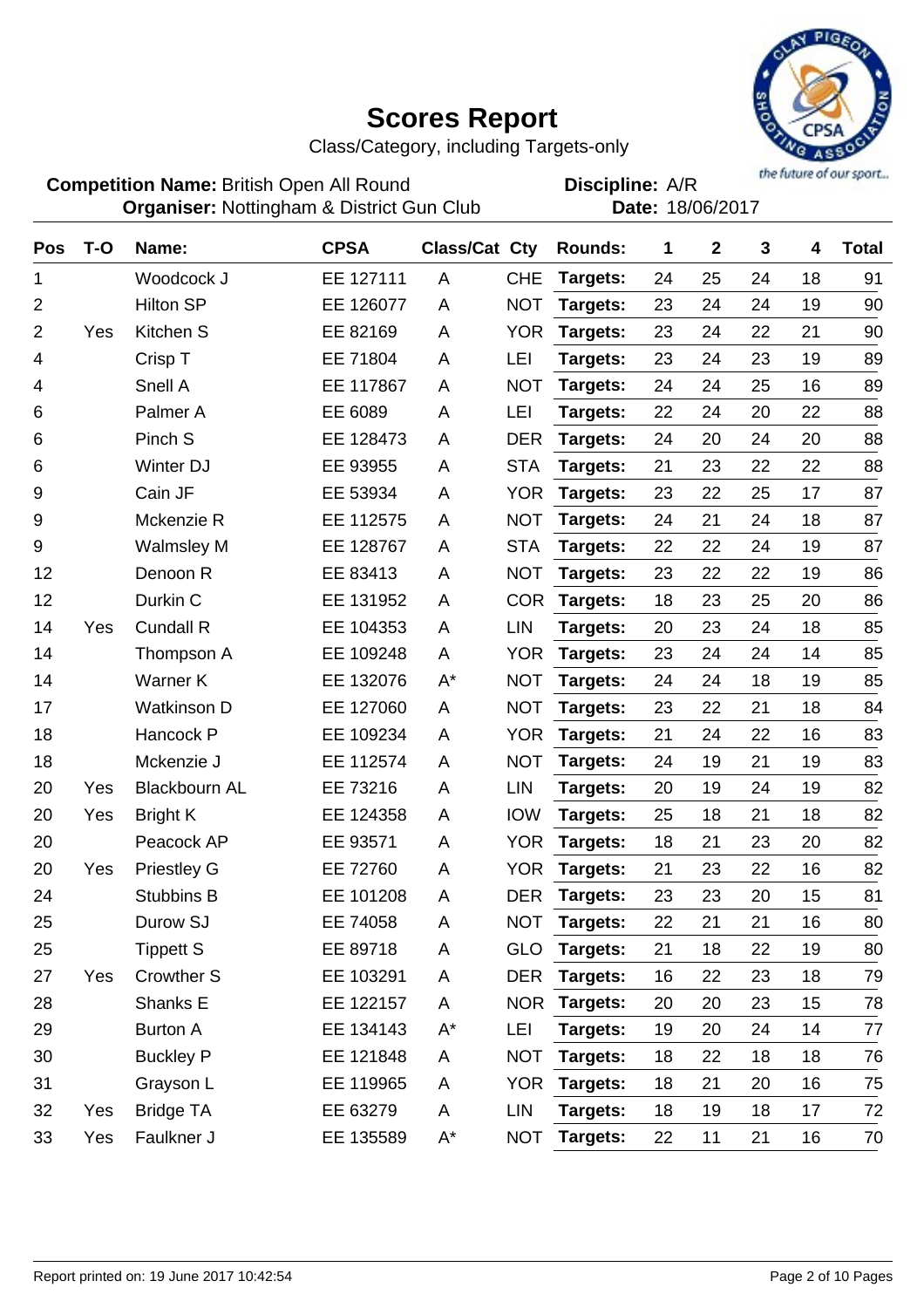

Class/Category, including Targets-only

**Competition Name:** British Open All Round **Competition Name:** A/R **Organiser:** Nottingham & District Gun Club **Date: 18/06/2017** 

| <b>Pos</b>     | $T-O$ | Name:              | <b>CPSA</b>  | Class/Cat Cty |            | <b>Rounds:</b> | 1  | $\mathbf{2}$ | 3  | 4  | <b>Total</b> |
|----------------|-------|--------------------|--------------|---------------|------------|----------------|----|--------------|----|----|--------------|
| 1              |       | Woodcock T         | EE 127594    | B             | <b>CHE</b> | Targets:       | 22 | 24           | 24 | 25 | 95           |
| $\overline{2}$ |       | Smith N            | EE 106162    | B             | <b>YOR</b> | Targets:       | 22 | 23           | 23 | 21 | 89           |
| 3              |       | Lawson E           | EE 131024    | B             | <b>NOT</b> | Targets:       | 22 | 21           | 24 | 21 | 88           |
| 4              | Yes   | Kitchen CL         | EE 118936    | B             | <b>YOR</b> | Targets:       | 22 | 22           | 24 | 19 | 87           |
| 4              |       | Shanks L           | EE 122885    | B             | <b>SUX</b> | Targets:       | 23 | 22           | 24 | 18 | 87           |
| 6              |       | Cookson L          | EE 117253    | B             | <b>NTN</b> | Targets:       | 22 | 23           | 25 | 16 | 86           |
| 6              |       | Osborne P          | EE 130791    | B             | <b>YOR</b> | Targets:       | 22 | 22           | 21 | 21 | 86           |
| 8              |       | Burton J           | EE 119151    | B             | <b>SHR</b> | Targets:       | 24 | 21           | 22 | 18 | 85           |
| 9              |       | Hilton J           | EE 126109    | B             | <b>NOT</b> | Targets:       | 22 | 21           | 22 | 19 | 84           |
| 10             |       | Tristram T         | EE 130851    | B             | <b>NOT</b> | Targets:       | 22 | 22           | 23 | 15 | 82           |
| 11             | Yes   | <b>Brown PK</b>    | EE 88592     | B             | <b>NOT</b> | Targets:       | 23 | 16           | 22 | 19 | 80           |
| 11             |       | Meachen S          | 131966<br>EЕ | B             | <b>YOR</b> | Targets:       | 21 | 20           | 18 | 21 | 80           |
| 13             | Yes   | <b>BURNETT J</b>   | dp2          | B*            | <b>NOT</b> | Targets:       | 21 | 18           | 17 | 22 | 78           |
| 13             |       | Lidbetter D        | EE 131705    | B             | <b>SOM</b> | Targets:       | 20 | 21           | 19 | 18 | 78           |
| 13             |       | <b>Rowley G</b>    | EE 47242     | B             | <b>STA</b> | Targets:       | 22 | 17           | 17 | 22 | 78           |
| 16             | Yes   | Boardman G         | EE 132807    | B             | LIN        | Targets:       | 20 | 22           | 19 | 16 | 77           |
| 17             | Yes   | <b>Flint SG</b>    | EE 86701     | B             | <b>DER</b> | Targets:       | 19 | 19           | 22 | 16 | 76           |
| 18             |       | Lewis <sub>T</sub> | 125004<br>EЕ | B             | <b>SHR</b> | Targets:       | 19 | 22           | 23 | 11 | 75           |
| 19             | Yes   | Dale PJ            | EE 107523    | B             | <b>DER</b> | Targets:       | 19 | 20           | 21 | 11 | 71           |
| 20             | Yes   | Gamble M           | EE 131023    | B             | <b>NOT</b> | Targets:       | 15 | 20           | 19 | 16 | 70           |
| 20             |       | Newsham R          | EE 54754     | B             | <b>CHE</b> | Targets:       | 19 | 20           | 17 | 14 | 70           |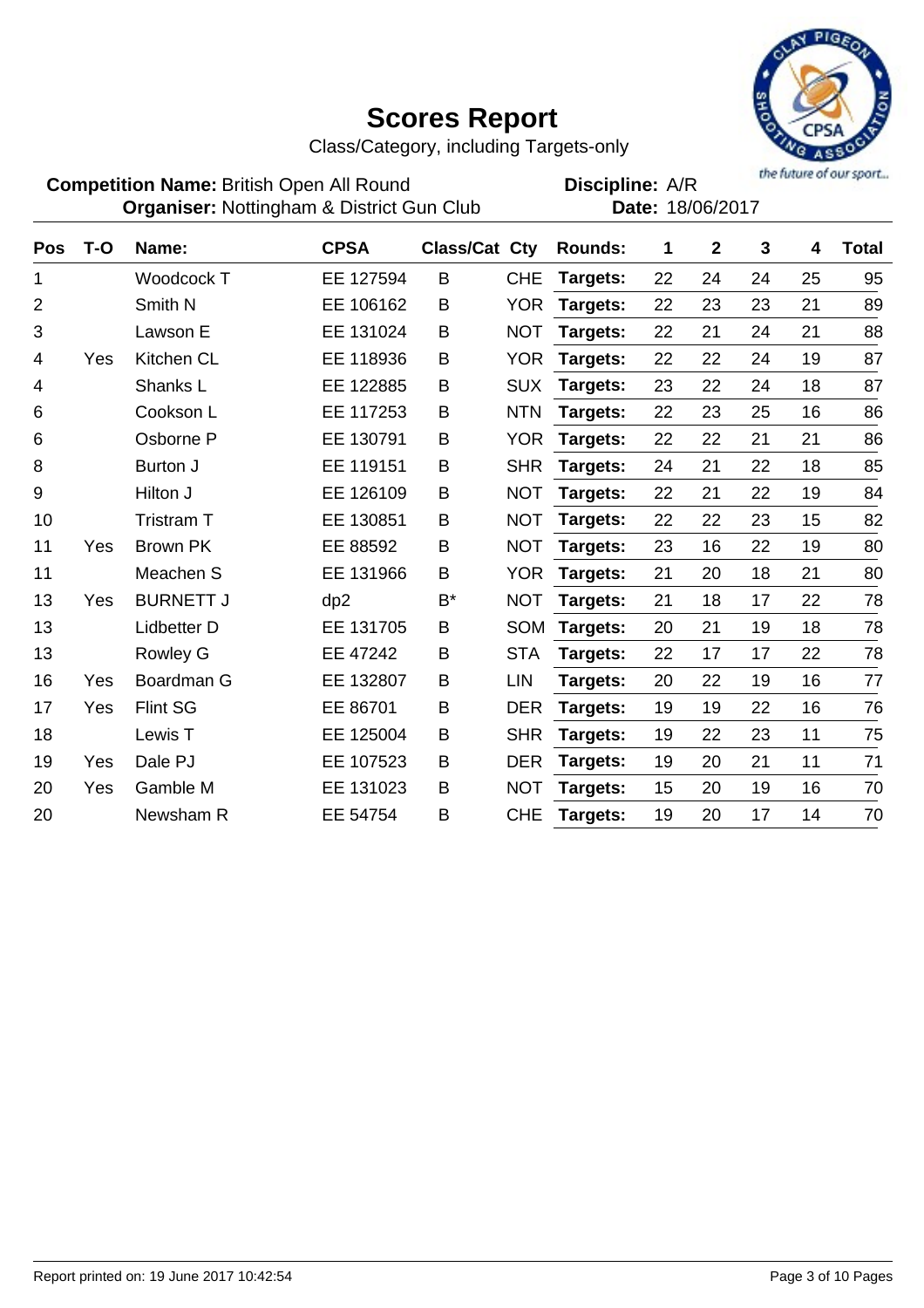

Class/Category, including Targets-only

|            | <b>Competition Name: British Open All Round</b><br><b>Organiser: Nottingham &amp; District Gun Club</b> |                  |             |               |            | Discipline: A/R | the constant of one show that<br>Date: 18/06/2017 |              |    |    |              |
|------------|---------------------------------------------------------------------------------------------------------|------------------|-------------|---------------|------------|-----------------|---------------------------------------------------|--------------|----|----|--------------|
| <b>Pos</b> | T-O                                                                                                     | Name:            | <b>CPSA</b> | Class/Cat Cty |            | <b>Rounds:</b>  | 1                                                 | $\mathbf{2}$ | 3  | 4  | <b>Total</b> |
|            |                                                                                                         | Jones M          | EE 127751   | C             |            | WAR Targets:    | 19                                                | 19           | 24 | 20 | 82           |
| 2          |                                                                                                         | Brown R          | EE 125344   | C             | YOR.       | Targets:        | 23                                                | 21           | 21 | 16 | 81           |
| 3          |                                                                                                         | Bavington A      | EE 120890   | C             | LEI        | Targets:        | 17                                                | 16           | 21 | 20 | 74           |
| 4          | Yes                                                                                                     | <b>Cundall E</b> | EE 102412   | C             | LIN        | Targets:        | 15                                                | 15           | 24 | 18 | 72           |
| 5          | Yes                                                                                                     | Boardman S       | EE 134107   | C             | LIN        | Targets:        | 20                                                | 14           | 21 | 13 | 68           |
| 5          |                                                                                                         | Dent CJ          | EE 124371   | C             | <b>DER</b> | Targets:        | 18                                                | 18           | 19 | 13 | 68           |
|            | Yes                                                                                                     | Price D R        | EE 124947   | $\mathsf{C}$  | <b>YOR</b> | Targets:        | 21                                                | 18           | 8  | 10 | 57           |
|            | Yes                                                                                                     | <b>THORPE S</b>  | dp1         | $C^*$         | YOR        | Targets:        | 15                                                | 18           | 14 | 10 | 57           |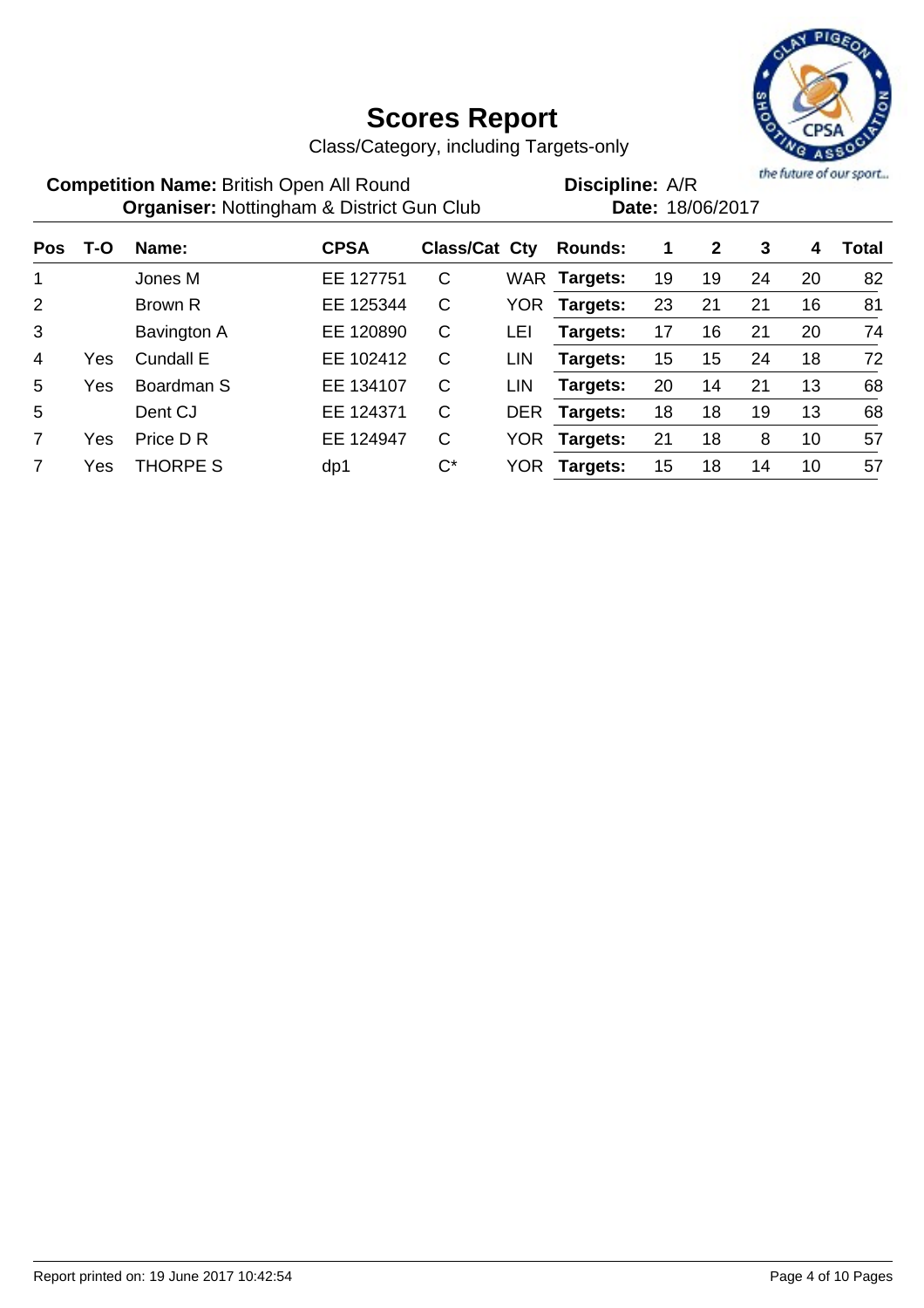

Class/Category, including Targets-only

|            | <b>Competition Name: British Open All Round</b><br><b>Organiser: Nottingham &amp; District Gun Club</b> |            |             |                      |            | Discipline: A/R | Date: 18/06/2017 |                | <b>INVESTIGATE AT ANY SEATER</b> |    |       |  |
|------------|---------------------------------------------------------------------------------------------------------|------------|-------------|----------------------|------------|-----------------|------------------|----------------|----------------------------------|----|-------|--|
| <b>Pos</b> | T-O                                                                                                     | Name:      | <b>CPSA</b> | <b>Class/Cat Cty</b> |            | <b>Rounds:</b>  |                  | $\overline{2}$ |                                  |    | Total |  |
|            |                                                                                                         | Woodcock T | EE 127594   | <b>CLT</b>           |            | CHE Targets:    | 22               | 24             | 24                               | 25 | 95    |  |
| 2          |                                                                                                         | Jones M    | EE 127751   | <b>CLT</b>           |            | WAR Targets:    | 19               | 19             | 24                               | 20 | 82    |  |
| 2          |                                                                                                         | Tristram T | EE 130851   | CL <sub>1</sub>      | <b>NOT</b> | Targets:        | 22               | 22             | 23                               | 15 | 82    |  |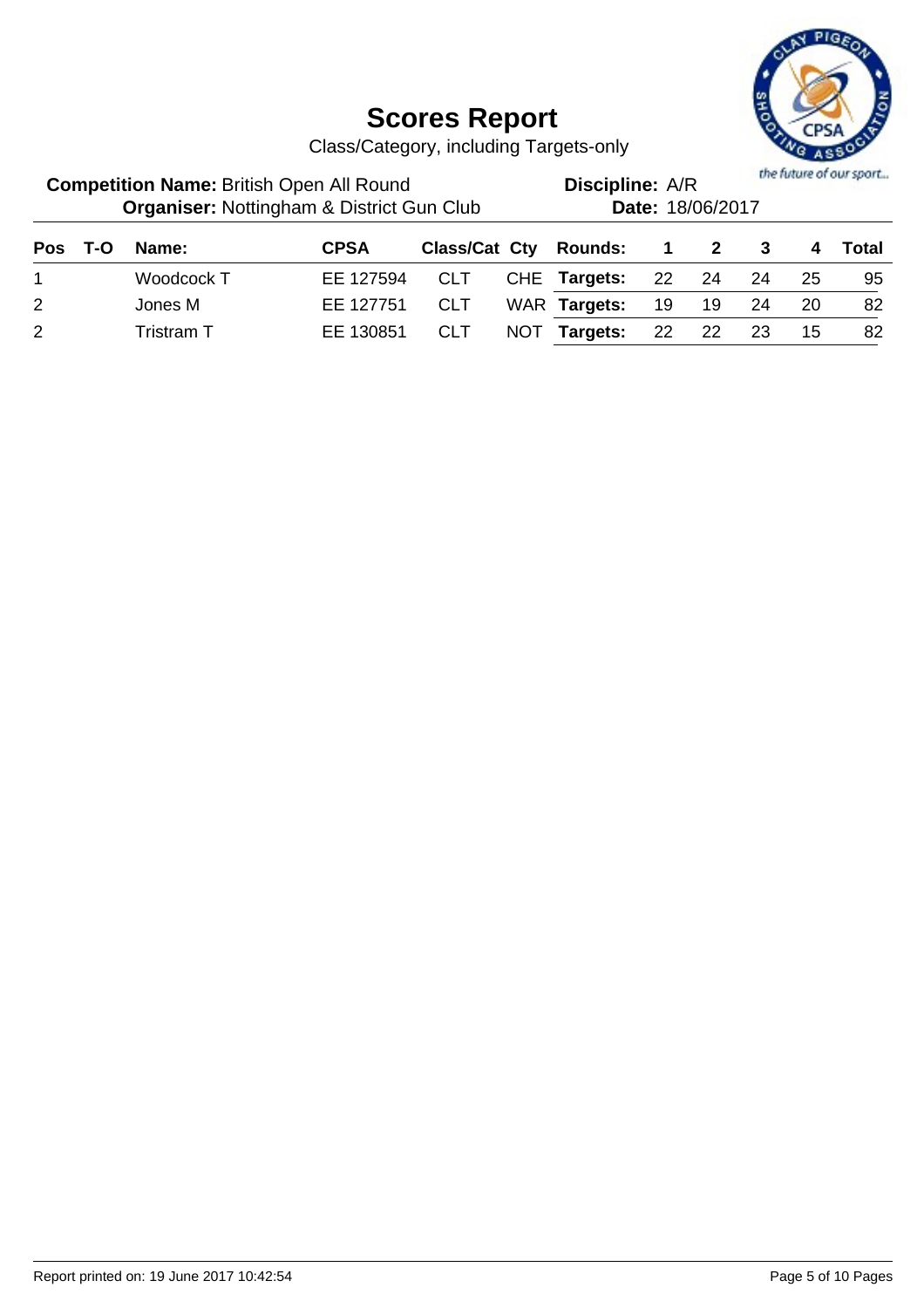

Class/Category, including Targets-only

|            | <b>Competition Name: British Open All Round</b><br><b>Organiser: Nottingham &amp; District Gun Club</b> |           |             |            |  | Discipline: A/R              | Date: 18/06/2017 | <b><i>Distribute of one shoulder</i></b> |     |     |       |
|------------|---------------------------------------------------------------------------------------------------------|-----------|-------------|------------|--|------------------------------|------------------|------------------------------------------|-----|-----|-------|
| <b>Pos</b> | T-O                                                                                                     | Name:     | <b>CPSA</b> |            |  | <b>Class/Cat Cty Rounds:</b> | $\mathbf 1$      |                                          | 2 3 |     | Total |
|            |                                                                                                         | Collins H | EE 120798   | <b>JNR</b> |  | NTN Targets:                 | 25               | - 24                                     | -23 | -21 | 93    |
| 2          |                                                                                                         | Jones C   | EE 126835   | <b>JNR</b> |  | WAR Targets:                 | 22               | -21                                      | -23 | -20 | 86    |
| 3          |                                                                                                         | Meachen S | EE 131966   | <b>JNR</b> |  | YOR Targets:                 | 21               | 20                                       | 18  |     | 80    |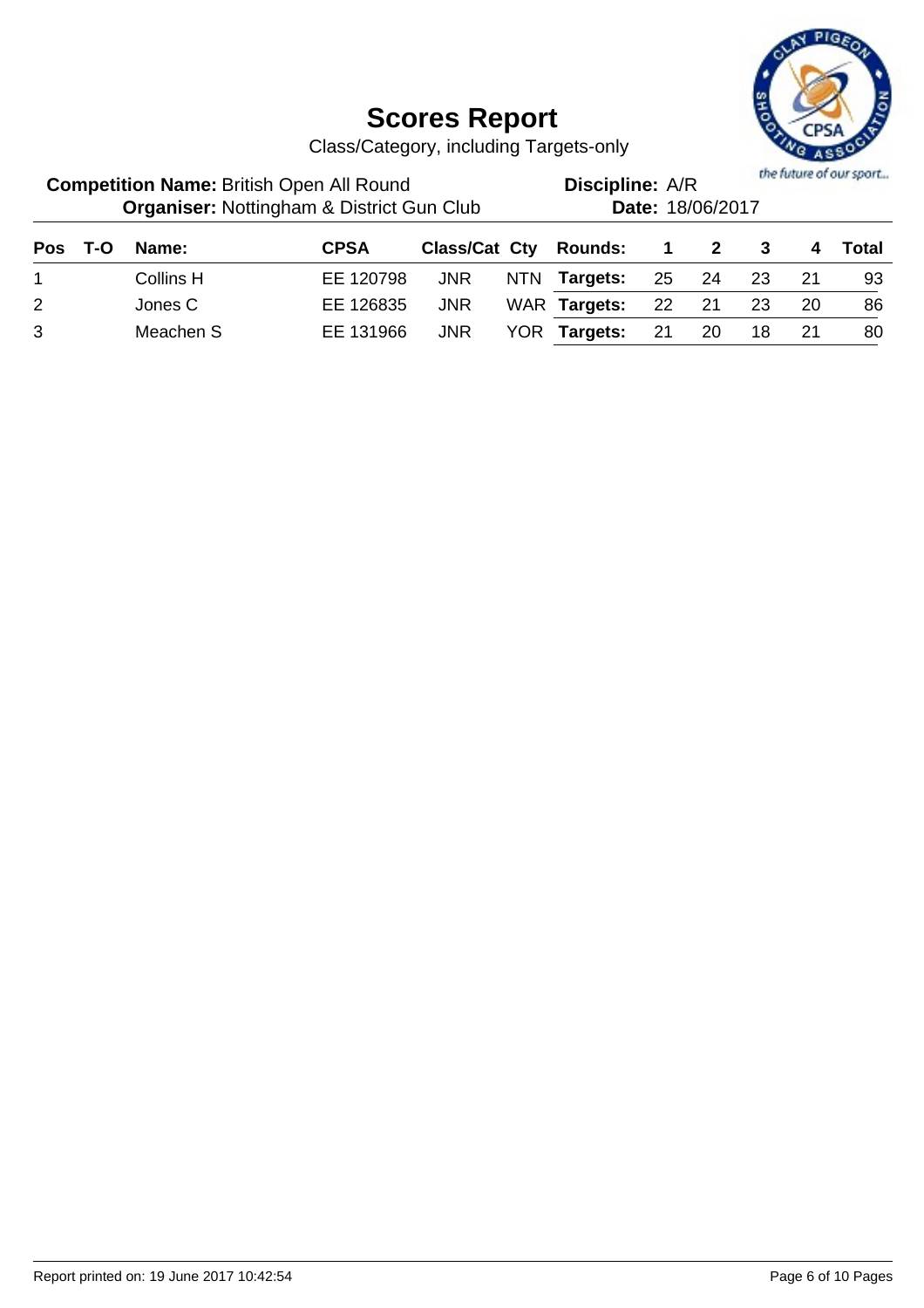

Class/Category, including Targets-only

**Competition Name:** British Open All Round **Competition Name:** A/R **Organiser:** Nottingham & District Gun Club **Date: 18/06/2017** 

| <b>Pos</b> | T-O        | Name:            | <b>CPSA</b> | Class/Cat Cty |            | <b>Rounds:</b> | 1  | $\mathbf{2}$ | 3  | 4  | <b>Total</b> |
|------------|------------|------------------|-------------|---------------|------------|----------------|----|--------------|----|----|--------------|
| 1          | Yes        | Kitchen CL       | EE 118936   | <b>LDY</b>    | <b>YOR</b> | Targets:       | 22 | 22           | 24 | 19 | 87           |
|            |            | Mckenzie R       | EE 112575   | LDY           | <b>NOT</b> | Targets:       | 24 | 21           | 24 | 18 | 87           |
| 3          |            | Burton J         | EE 119151   | <b>LDY</b>    | <b>SHR</b> | Targets:       | 24 | 21           | 22 | 18 | 85           |
| 4          |            | Hilton J         | EE 126109   | LDY           | <b>NOT</b> | Targets:       | 22 | 21           | 22 | 19 | 84           |
| 5          | Yes        | <b>Bright K</b>  | EE 124358   | <b>LDY</b>    | <b>IOW</b> | Targets:       | 25 | 18           | 21 | 18 | 82           |
| 5          |            | Jones M          | EE 127751   | <b>LDY</b>    | <b>WAR</b> | Targets:       | 19 | 19           | 24 | 20 | 82           |
| 7          |            | Brown R          | EE 125344   | <b>LDY</b>    | YOR.       | Targets:       | 23 | 21           | 21 | 16 | 81           |
| 8          |            | Meachen S        | EE 131966   | <b>LDY</b>    | <b>YOR</b> | Targets:       | 21 | 20           | 18 | 21 | 80           |
| 8          |            | <b>Tippett S</b> | EE 89718    | <b>LDY</b>    | <b>GLO</b> | Targets:       | 21 | 18           | 22 | 19 | 80           |
| 10         |            | Shanks E         | EE 122157   | <b>LDY</b>    | <b>NOR</b> | Targets:       | 20 | 20           | 23 | 15 | 78           |
| 11         |            | Grayson L        | EE 119965   | <b>LDY</b>    | <b>YOR</b> | Targets:       | 18 | 21           | 20 | 16 | 75           |
| 12         | Yes        | <b>Bridge TA</b> | EE 63279    | <b>LDY</b>    | LIN        | Targets:       | 18 | 19           | 18 | 17 | 72           |
| 13         | Yes        | Faulkner J       | EE 135589   | <b>LDY</b>    | <b>NOT</b> | Targets:       | 22 | 11           | 21 | 16 | 70           |
| 13         | Yes        | Gamble M         | EE 131023   | <b>LDY</b>    | <b>NOT</b> | Targets:       | 15 | 20           | 19 | 16 | 70           |
| 15         | <b>Yes</b> | Boardman S       | EE 134107   | <b>LDY</b>    | LIN        | Targets:       | 20 | 14           | 21 | 13 | 68           |
| 16         | Yes        | <b>THORPE S</b>  | dp1         | LDY           | <b>YOR</b> | Targets:       | 15 | 18           | 14 | 10 | 57           |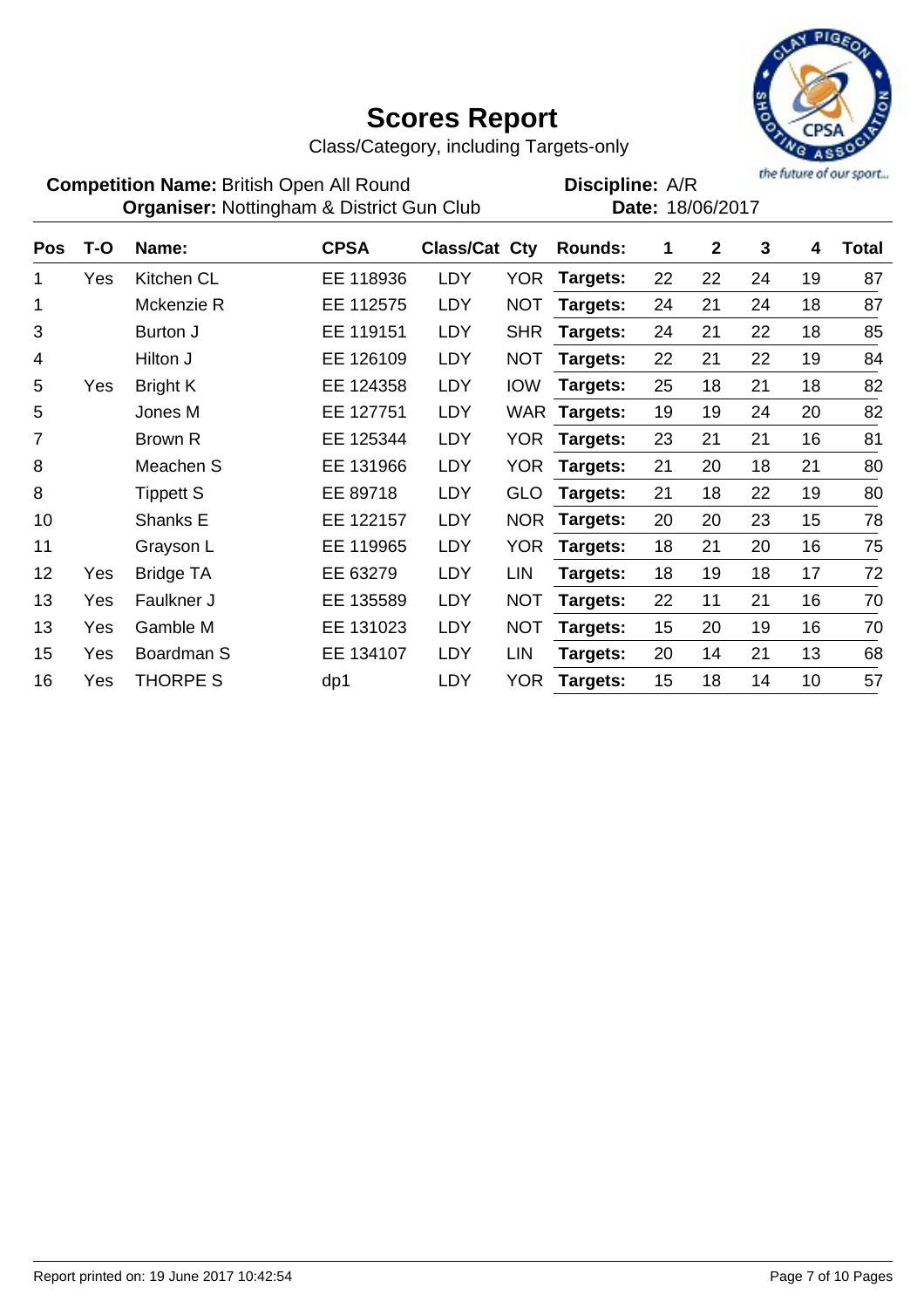

Class/Category, including Targets-only

**Competition Name:** British Open All Round **Competition Name:** A/R **Organiser:** Nottingham & District Gun Club **Date: 18/06/2017** 

| Pos | $T-O$ | Name:               | <b>CPSA</b>    | <b>Class/Cat Cty</b> |            | <b>Rounds:</b> | 1  | $\mathbf{2}$ | 3  | 4  | <b>Total</b> |
|-----|-------|---------------------|----------------|----------------------|------------|----------------|----|--------------|----|----|--------------|
| 1   |       | Claybrook R         | <b>WW 1965</b> | <b>SNR</b>           | <b>WDB</b> | Targets:       | 25 | 24           | 25 | 23 | 97           |
| 1   |       | King RJ             | EE 24962       | <b>SNR</b>           | <b>DOR</b> | Targets:       | 25 | 25           | 25 | 22 | 97           |
| 1   |       | <b>Mullarkey ID</b> | EE 71316       | <b>SNR</b>           | <b>NOR</b> | Targets:       | 25 | 25           | 24 | 23 | 97           |
| 1   |       | Walsh KS            | EE 66028       | <b>SNR</b>           | <b>COR</b> | Targets:       | 24 | 25           | 25 | 23 | 97           |
| 5   |       | <b>Brown T</b>      | EE 115433      | <b>SNR</b>           | <b>YOR</b> | Targets:       | 23 | 23           | 24 | 25 | 95           |
| 6   |       | <b>Clements LJ</b>  | EE 119315      | <b>SNR</b>           | <b>NOT</b> | Targets:       | 25 | 23           | 23 | 22 | 93           |
| 6   |       | Dickman P           | EE 52182       | <b>SNR</b>           | <b>NOT</b> | Targets:       | 24 | 24           | 25 | 20 | 93           |
| 8   |       | Dean AJ             | EE 12923       | <b>SNR</b>           | <b>CHE</b> | Targets:       | 22 | 24           | 23 | 23 | 92           |
| 8   |       | Thompson J          | EE 108838      | <b>SNR</b>           | <b>YOR</b> | Targets:       | 25 | 24           | 23 | 20 | 92           |
| 10  | Yes   | Atkin P             | EE 116894      | <b>SNR</b>           | LIN        | Targets:       | 25 | 21           | 24 | 21 | 91           |
| 10  |       | Woodcock J          | EE 127111      | <b>SNR</b>           | <b>CHE</b> | Targets:       | 24 | 25           | 24 | 18 | 91           |
| 12  |       | <b>Emmott JP</b>    | EE 101666      | <b>SNR</b>           | LAN        | Targets:       | 23 | 23           | 23 | 21 | 90           |
| 12  |       | <b>Hilton SP</b>    | EE 126077      | <b>SNR</b>           | <b>NOT</b> | Targets:       | 23 | 24           | 24 | 19 | 90           |
| 12  |       | Hunt GA             | EE 56372       | <b>SNR</b>           | <b>YOR</b> | Targets:       | 20 | 23           | 25 | 22 | 90           |
| 12  | Yes   | Kitchen S           | EE 82169       | <b>SNR</b>           | <b>YOR</b> | Targets:       | 23 | 24           | 22 | 21 | 90           |
| 16  |       | <b>Burgess S</b>    | EE 119150      | <b>SNR</b>           | <b>SHR</b> | Targets:       | 22 | 23           | 23 | 21 | 89           |
| 16  |       | Crisp T             | EE 71804       | <b>SNR</b>           | LEI        | Targets:       | 23 | 24           | 23 | 19 | 89           |
| 16  |       | Smith N             | EE 106162      | <b>SNR</b>           | <b>YOR</b> | Targets:       | 22 | 23           | 23 | 21 | 89           |
| 16  |       | Snell A             | EE 117867      | <b>SNR</b>           | <b>NOT</b> | Targets:       | 24 | 24           | 25 | 16 | 89           |
| 16  |       | Wood J              | EE 117533      | <b>SNR</b>           | <b>DER</b> | Targets:       | 23 | 20           | 23 | 23 | 89           |
| 21  | Yes   | Armett PJ           | EE 88517       | <b>SNR</b>           | <b>NOT</b> | Targets:       | 22 | 23           | 23 | 20 | 88           |
| 21  |       | <b>Barker G</b>     | EE 115805      | <b>SNR</b>           | <b>YOR</b> | Targets:       | 24 | 24           | 22 | 18 | 88           |
| 21  |       | <b>Hufton RN</b>    | EE 106438      | <b>SNR</b>           | <b>NOT</b> | Targets:       | 25 | 24           | 24 | 15 | 88           |
| 21  |       | Lawson E            | EE 131024      | <b>SNR</b>           | <b>NOT</b> | Targets:       | 22 | 21           | 24 | 21 | 88           |
| 21  |       | Pinch S             | EE 128473      | <b>SNR</b>           | <b>DER</b> | Targets:       | 24 | 20           | 24 | 20 | 88           |
| 21  |       | Winter DJ           | EE 93955       | <b>SNR</b>           | <b>STA</b> | Targets:       | 21 | 23           | 22 | 22 | 88           |
| 27  |       | Cain JF             | EE 53934       | <b>SNR</b>           | <b>YOR</b> | Targets:       | 23 | 22           | 25 | 17 | 87           |
| 27  |       | Johnson N           | EE 73800       | <b>SNR</b>           | <b>DER</b> | Targets:       | 19 | 20           | 25 | 23 | 87           |
| 27  |       | Shanks L            | EE 122885      | <b>SNR</b>           | <b>SUX</b> | Targets:       | 23 | 22           | 24 | 18 | 87           |
| 27  |       | Snape DM            | EE 42934       | <b>SNR</b>           | <b>LAN</b> | Targets:       | 22 | 25           | 23 | 17 | 87           |
| 27  |       | <b>Walmsley M</b>   | EE 128767      | <b>SNR</b>           | <b>STA</b> | Targets:       | 22 | 22           | 24 | 19 | 87           |
| 32  |       | Denoon R            | EE 83413       | <b>SNR</b>           | <b>NOT</b> | Targets:       | 23 | 22           | 22 | 19 | 86           |
| 32  |       | Durkin C            | EE 131952      | <b>SNR</b>           | <b>COR</b> | Targets:       | 18 | 23           | 25 | 20 | 86           |
| 32  |       | Osborne P           | EE 130791      | <b>SNR</b>           | <b>YOR</b> | Targets:       | 22 | 22           | 21 | 21 | 86           |
| 35  | Yes   | <b>Cundall R</b>    | EE 104353      | <b>SNR</b>           | LIN        | Targets:       | 20 | 23           | 24 | 18 | 85           |
| 35  | Yes   | Harvey A            | EE 85130       | <b>SNR</b>           | LIN        | Targets:       | 24 | 18           | 25 | 18 | 85           |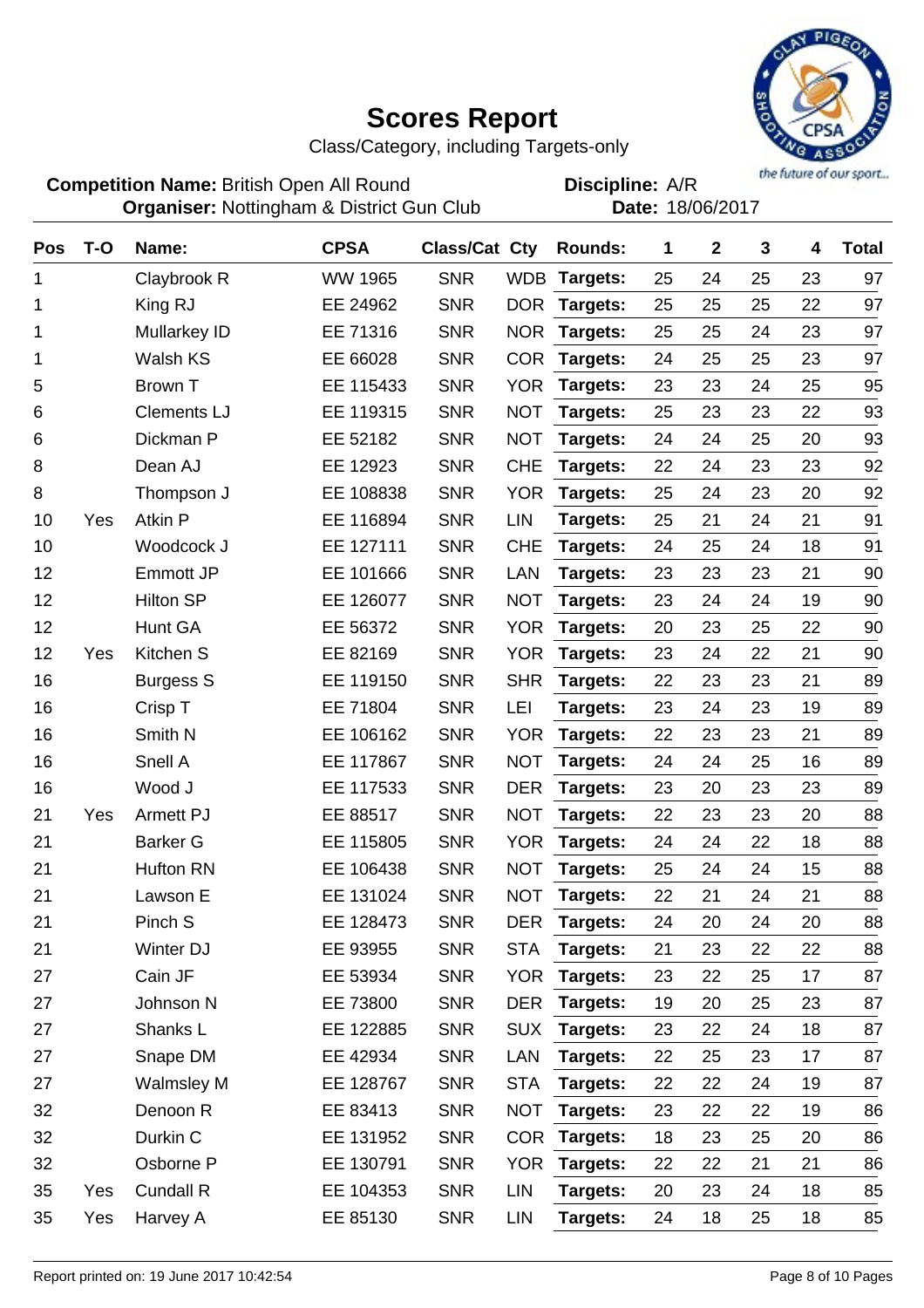

Class/Category, including Targets-only

**Competition Name:** British Open All Round **Competition Name:** A/R **Organiser:** Nottingham & District Gun Club **Date: 18/06/2017** 

| <b>Pos</b> | $T-O$ | Name:                | <b>CPSA</b>   | <b>Class/Cat Cty</b> |            | <b>Rounds:</b>  | 1  | $\mathbf{2}$ | 3  | 4  | <b>Total</b> |
|------------|-------|----------------------|---------------|----------------------|------------|-----------------|----|--------------|----|----|--------------|
| 35         |       | Warner K             | EE 132076     | <b>SNR</b>           | <b>NOT</b> | Targets:        | 24 | 24           | 18 | 19 | 85           |
| 38         |       | <b>Watkinson D</b>   | EE 127060     | <b>SNR</b>           | <b>NOT</b> | Targets:        | 23 | 22           | 21 | 18 | 84           |
| 39         |       | Poulter <sub>S</sub> | EE 113474     | <b>SNR</b>           | <b>DER</b> | Targets:        | 22 | 20           | 24 | 17 | 83           |
| 40         | Yes   | <b>Priestley G</b>   | EE 72760      | <b>SNR</b>           | <b>YOR</b> | Targets:        | 21 | 23           | 22 | 16 | 82           |
| 41         |       | Stubbins B           | EE 101208     | <b>SNR</b>           | <b>DER</b> | Targets:        | 23 | 23           | 20 | 15 | 81           |
| 42         |       | Durow SJ             | EE 74058      | <b>SNR</b>           | <b>NOT</b> | Targets:        | 22 | 21           | 21 | 16 | 80           |
| 43         | Yes   | <b>BURNETT J</b>     | dp2           | <b>SNR</b>           | <b>NOT</b> | Targets:        | 21 | 18           | 17 | 22 | 78           |
| 43         |       | Lidbetter D          | EE 131705     | <b>SNR</b>           | <b>SOM</b> | Targets:        | 20 | 21           | 19 | 18 | 78           |
| 43         |       | <b>Rowley G</b>      | EE 47242      | <b>SNR</b>           | <b>STA</b> | Targets:        | 22 | 17           | 17 | 22 | 78           |
| 46         | Yes   | Boardman G           | EE 132807     | <b>SNR</b>           | LIN        | Targets:        | 20 | 22           | 19 | 16 | 77           |
| 46         |       | <b>Burton A</b>      | EE 134143     | <b>SNR</b>           | LEI        | <b>Targets:</b> | 19 | 20           | 24 | 14 | 77           |
| 48         |       | <b>Buckley P</b>     | EE 121848     | <b>SNR</b>           | <b>NOT</b> | Targets:        | 18 | 22           | 18 | 18 | 76           |
| 48         | Yes   | <b>Flint SG</b>      | EE 86701      | <b>SNR</b>           | <b>DER</b> | Targets:        | 19 | 19           | 22 | 16 | 76           |
| 50         | Yes   | Chiakli M            | EE 137054     | <b>SNR</b>           | <b>NOT</b> | Targets:        | 25 | 16           | 22 | 12 | 75           |
| 50         |       | Lewis T              | EE 125004     | <b>SNR</b>           | <b>SHR</b> | Targets:        | 19 | 22           | 23 | 11 | 75           |
| 52         |       | Bavington A          | 120890<br>EE. | <b>SNR</b>           | LEI        | Targets:        | 17 | 16           | 21 | 20 | 74           |
| 53         | Yes   | <b>Cundall E</b>     | EE 102412     | <b>SNR</b>           | LIN        | Targets:        | 15 | 15           | 24 | 18 | 72           |
| 54         | Yes   | Dale PJ              | EE 107523     | <b>SNR</b>           | <b>DER</b> | Targets:        | 19 | 20           | 21 | 11 | 71           |
| 55         |       | Dent CJ              | EE 124371     | <b>SNR</b>           | <b>DER</b> | Targets:        | 18 | 18           | 19 | 13 | 68           |